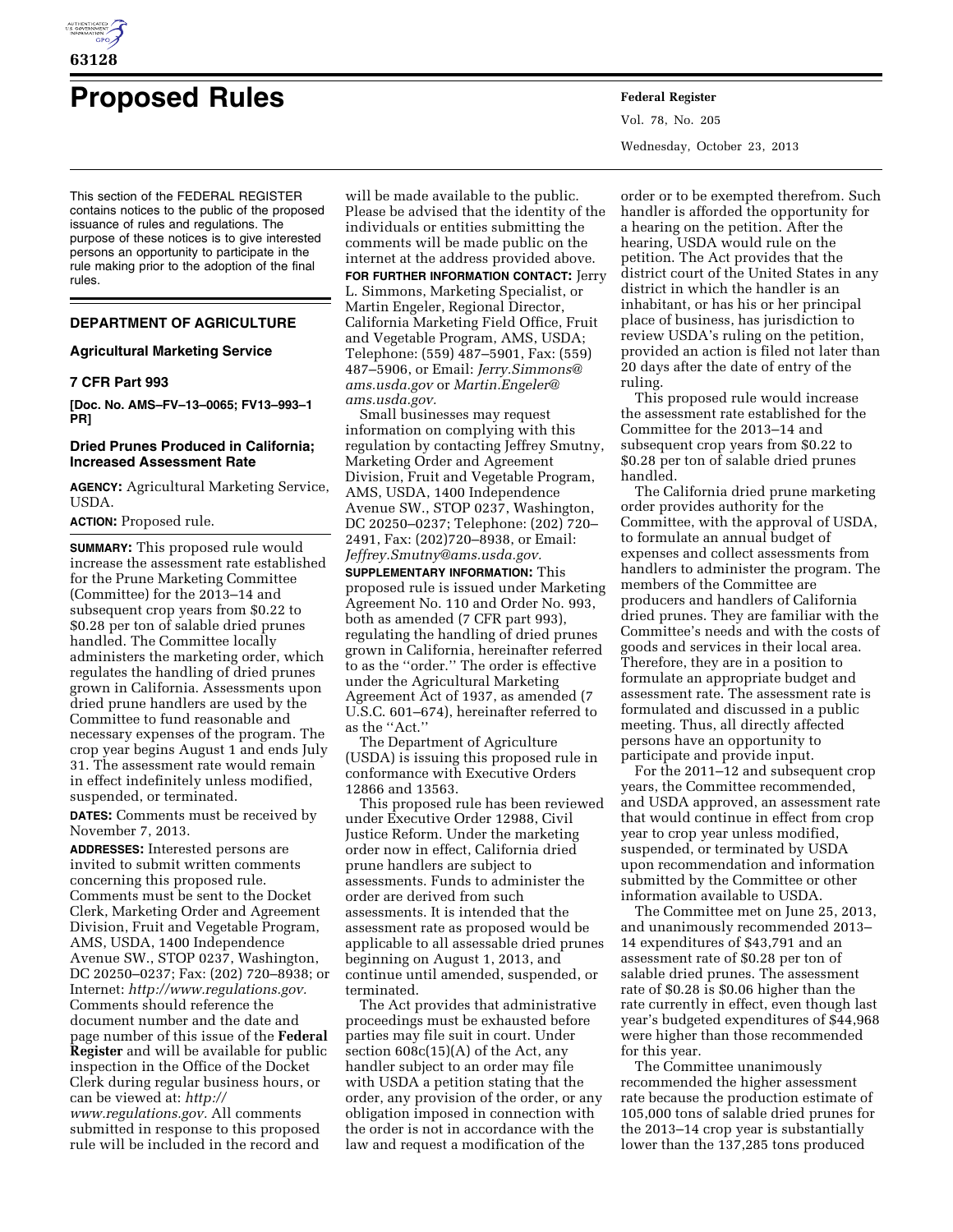during the 2012–13 crop year. Using the proposed assessment rate, assessment income for the 2013–14 crop year would be \$29,400. Assessment income, combined with funds carried over from the prior crop year and interest income, is expected to be adequate to cover budgeted expenses for the year.

The major expenditures recommended by the Committee for the 2013–14 year include \$26,944 for salaries, \$9,538 for operating expenses, and \$7,308 for contingencies. Budgeted expenses for these items in 2012–13 were \$22,997, \$9,970, and \$12,001, respectively.

The assessment rate recommended by the Committee was derived by considering the funds needed to meet anticipated expenses, the estimated salable tons of California dried prunes, excess funds carried forward into the 2013–14 crop year, and estimated interest income. As mentioned earlier, dried prune production for the year is estimated at 105,000 salable tons, which should provide \$29,400 in assessment income. Income derived from handler assessments, along with interest income and funds from the Committee's authorized reserve, would be adequate to cover budgeted expenses.

The proposed assessment rate would continue in effect indefinitely unless modified, suspended, or terminated by USDA upon recommendation and information submitted by the Committee or other available information.

Although this assessment rate would be in effect for an indefinite period, the Committee would continue to meet prior to or during each crop year to recommend a budget of expenses and consider recommendations for modification of the assessment rate. The dates and times of Committee meetings are available from the Committee or USDA. Committee meetings are open to the public and interested persons may express their views at these meetings. USDA would evaluate Committee recommendations and other available information to determine whether modification of the assessment rate is needed and further rulemaking would be undertaken as necessary. The Committee's 2013–14 budget and those for subsequent crop years would be reviewed and, as appropriate, approved by USDA.

#### **Initial Regulatory Flexibility Analysis**

Pursuant to requirements set forth in the Regulatory Flexibility Act (RFA) (5 U.S.C. 601–612), the Agricultural Marketing Service (AMS) has considered the economic impact of this proposed rule on small entities.

Accordingly, AMS has prepared this initial regulatory flexibility analysis.

The purpose of the RFA is to fit regulatory actions to the scale of businesses subject to such actions in order that small businesses will not be unduly or disproportionately burdened. Marketing orders issued pursuant to the Act, and the rules issued thereunder, are unique in that they are brought about through group action of essentially small entities acting on their own behalf.

There are approximately 800 producers of dried prunes in the California area and approximately 21 handlers subject to regulation under the marketing order. Small agricultural producers are defined by the Small Business Administration as those having annual receipts of less than \$750,000, and small agricultural service firms are defined as those whose annual receipts are less than \$7,000,000. (13 CFR 121.201)

Committee data indicates that about 64 percent of the handlers ship less than \$7,000,000 worth of dried prunes. Dividing the average prune crop value for 2012 reported by the National Agricultural Statistics Service (NASS) of \$172,500,000 by the number of producers (800) yields an average annual producer revenue estimate of about \$215,625. Based on the foregoing, the majority of handlers and producers of dried prunes may be classified as small entities.

This proposal would increase the assessment rate established for the Committee and collected from handlers for the 2013–14 and subsequent crop years from \$0.22 to \$0.28 per ton of salable dried prunes. The Committee unanimously recommended 2013–14 expenditures of \$43,791 and an assessment rate of \$0.28 per ton of salable dried prunes. The proposed assessment rate of \$0.28 is \$0.06 higher than the 2012–13 rate. The quantity of assessable dried prunes for the 2013–14 crop year is estimated at 105,000 tons. Thus, the \$0.28 rate should provide \$29,400 in assessment income, and when combined with carry-in funds and interest income, should be adequate to meet this year's expenses.

The major expenditures recommended by the Committee for the 2013–14 year include \$26,944 for salaries, \$9,538 for operating expenses, and \$7,308 for contingencies. Budgeted expenses for these items in 2012–13 were \$22,997, \$9,970, and \$12,001, respectively.

The Committee unanimously recommended the higher assessment rate because the production estimate of 105,000 tons of salable dried prunes for

this year is substantially lower than the 137,285 tons produced last year. At the current assessment rate, the anticipated crop would not generate sufficient revenue to meet the 2013–14 budgeted expenses.

Prior to arriving at this budget and assessment rate, the Committee considered information from various sources, including the Committee's Executive Subcommittee. The assessment rate of \$0.28 per ton of salable dried prunes was recommended after considering various factors, including the amount of handler assessment revenue needed to meet anticipated expenses, the estimated quantity of salable tons of California dried prunes for the 2013–14 crop year, excess funds carried forward into the 2013–14 crop year, and estimated interest income. An alternative to this action would be to continue with the \$0.22 per ton assessment rate. However, an assessment rate of \$0.28 per ton of salable dried prunes, along with excess funds from the 2012–13 crop year, is needed to provide enough income to fund the Committee's operations.

A review of historical crop and price information, as well as preliminary information pertaining to the 2013–14 season indicates that the producer price for salable dried prunes for the 2013–14 season could average about \$1,300 per ton. Utilizing this estimate and the proposed assessment rate of \$0.28, estimated assessment revenue as a percentage of total estimated producer revenue should be about 0.02 percent for the 2013–14 season (\$0.28 divided by \$1,300 per ton).

This action would increase the assessment obligation imposed on handlers. While assessments impose some additional costs on handlers, the costs are minimal and uniform on all handlers. Some of the additional costs may be passed on to producers. However, these costs would be offset by the benefits derived from the operation of the marketing order.

In addition, the Committee's meeting was widely publicized throughout the California dried prune industry. All interested persons were invited to attend the meeting and participate in Committee deliberations on all issues. Like all Committee meetings, the June 25, 2013, meeting was a public meeting. All entities, both large and small, were able to express views on this issue. Finally, interested persons are invited to submit comments on this proposed rule, including the regulatory and informational impacts of this action on small businesses.

In accordance with the Paperwork Reduction Act of 1995, (44 U.S.C.